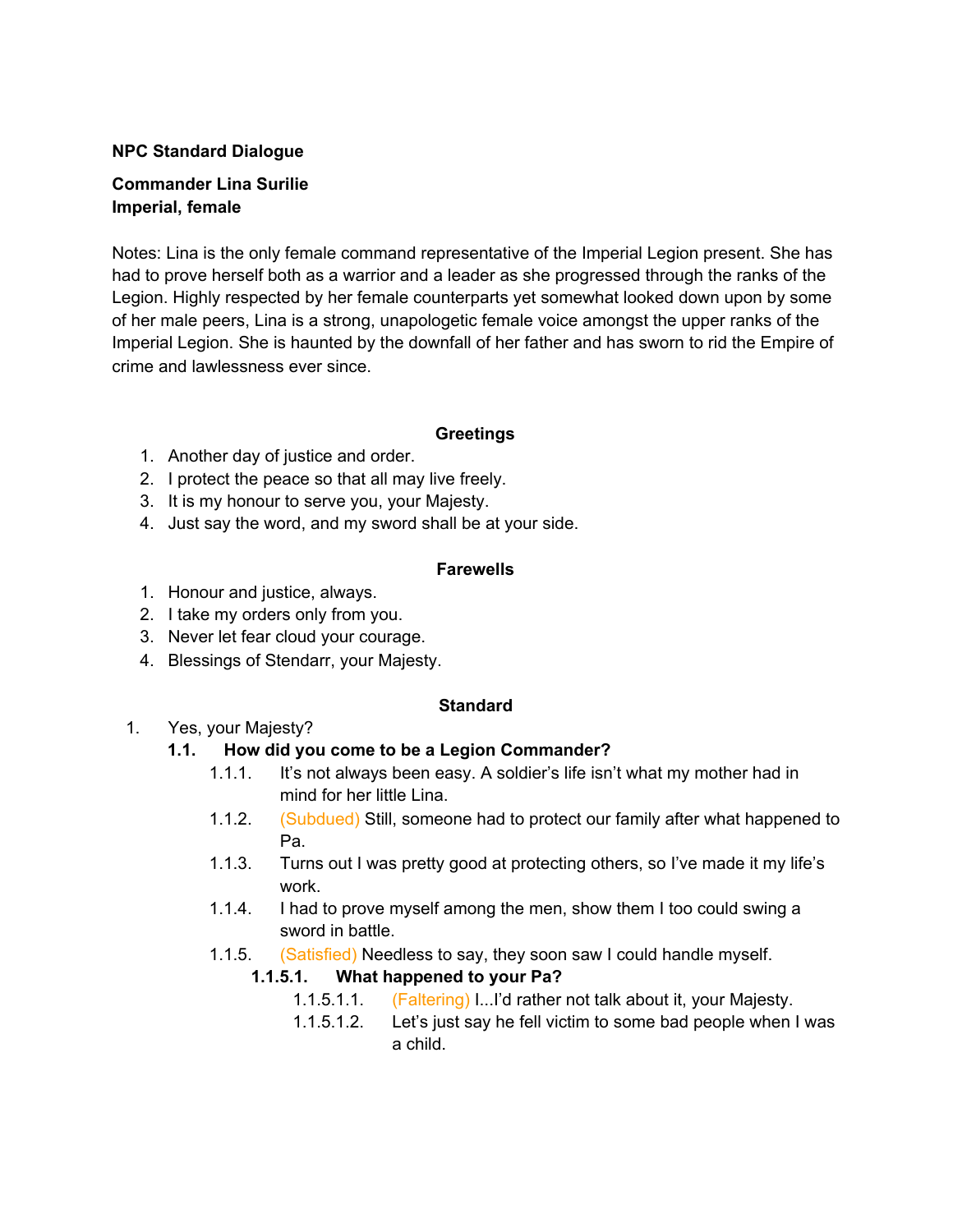1.1.5.1.3. (Determined) I've spent my life avenging the sins of the father. The Empire's children deserve better than corruption and lawlessness. [Back to 1.1.5. options]

## **1.1.5.2. Do you have any family?**

- 1.1.5.2.1. (Wistful) My mother lives back in Cyrodil. I don't see her that often.
- 1.1.5.2.2. Perhaps one day I'll have time for all that myself, but the Legion is my family right now.[Back to 1.1.5. options]

# **1.1.5.3. What's it like to be a Commander?**

- 1.1.5.3.1. It is the honour of my life, Your Majesty.
- 1.1.5.3.2. (Proudly) To have reached such a high rank at this stage of my military career...Stendarr shines upon me.
- 1.1.5.3.3. I take my responsibilities very seriously. To command every officer and legionnaire demands it.
- 1.1.5.3.4. Plus, I'm able to set an example to all those young girls who enlisted as I once did, all those years ago.
- 1.1.5.3.5. That's the achievement I think I'm most proud of **[Back to**] 1.1.5. Options]

# **1.1.5.4. I have something else to ask you.**

1.1.5.4.1. Of course, your Majesty.[Back to root]

# **1.2. What are your duties today?**

- 1.2.1. I am to protect you at all times your Majesty, of course.
- 1.2.2. But indeed, I have meetings with the other Commanders.
- 1.2.3. We discuss the status of our troops in the field on a daily basis, as I'm sure you're aware.
- 1.2.4. (Confidently) It pays to run a tight ship when ensuring the safety of an Empire. [Back to Root]

## **1.3. Anything to report, Commander?**

- 1.3.1. Some minor altercations amongst the officers in the tavern last night, your Majesty, but nothing we can't handle.
- 1.3.2. There's a few of them who can't handle their mead, that's for sure.
- 1.3.3. If you'll excuse me, I have some preparations to make for a court-martial hearing I must attend later.
- 1.3.4. (Jokingly) Management's work is never done, eh your Majesty?

## **1.3.4.1. Indeed. Good day, Commander.**

1.3.4.1.1. And you. [Exit conversation]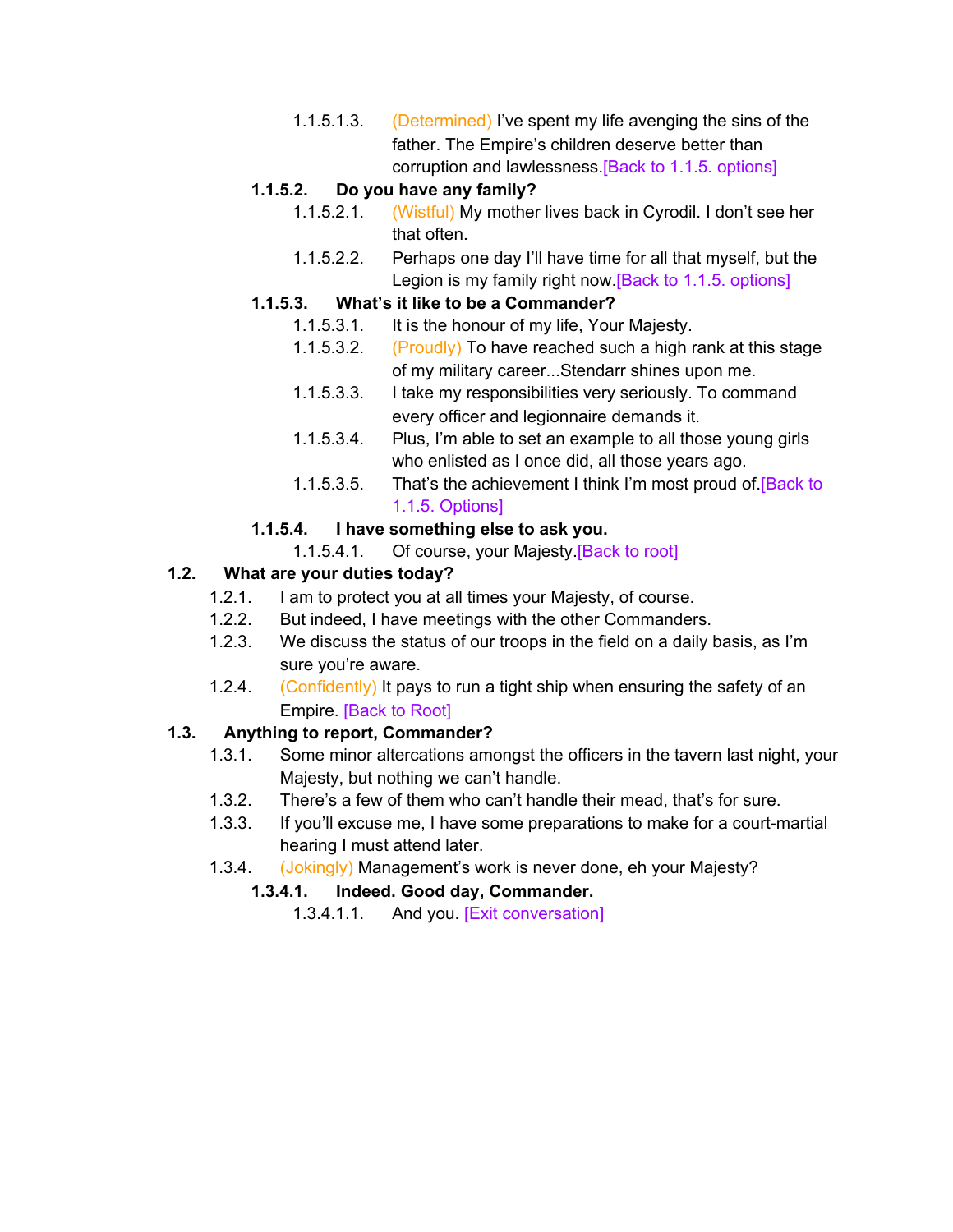#### **NPC Standard Dialogue**

#### **Viloria Leran Imperial, female**

Notes: Viloria is the wife of Crasatus Leran, the local tavern's bartender. A well-educated woman, she is somewhat haughty, opportunistic and resentful of her current role as a tavern landlady, believing she was destined for greater things. Although she loves her husband, she struggles to hide her disdain for how her life has turned out at times, making her seem somewhat standoffish to new patrons. Despite this, she has a confident personality and isn't afraid to keep her patrons in check if they start to make a nuisance of themselves in the tavern.

She has an uncanny knack for spotting pickpockets and if the player annoys her too much with their actions (too many questions etc) she will eject and bar them from the tavern, triggering a chain of events they must complete in order to persuade her to let them back in.

#### **Greetings**

- 1. Welcome to the (tavern name). What can I do for you?
- 2. Greetings. If you're looking for a drink, my husband's over there. If there's something else I can help you with, just say the word.
- 3. Ah, our beloved leader. You've come to the right place if you need to relax and unwind.

#### **Farewells**

- 1. Until your next visit.
- 2. Divines smile on you, my liege.
- 3. Don't forget to try our finest brandy before you go.
- 4. Fine, I'll get back to work then.
- 5. One day, I'll be able to do more than wipe up after drunks and nobles.

## **Standard**

## 1. Can I help you, my liege?

## **1.1. What brings you to the White-Gold Tower?**

- 1.1.1. I keep things running smoothly here while my husband ensures the patrons spend their coin freely on ale. It's a living, I suppose.
- 1.1.2. My day involves mopping up different varieties of vomit and keeping an eye out for thieves. Thrilling stuff, I'm sure you'll agree.
- 1.1.3. (wistfully) Still, it wasn't always like this. I could've been someone, gone places. Unfortunately, I fell in love too young and ended up a cliche.
- 1.1.4. Youth and stupidity, eh?

## **1.1.4.1. Aren't you happy here?**

1.1.4.1.1. Forgive me and my loose tongue, my liege. It is an honour to serve you.